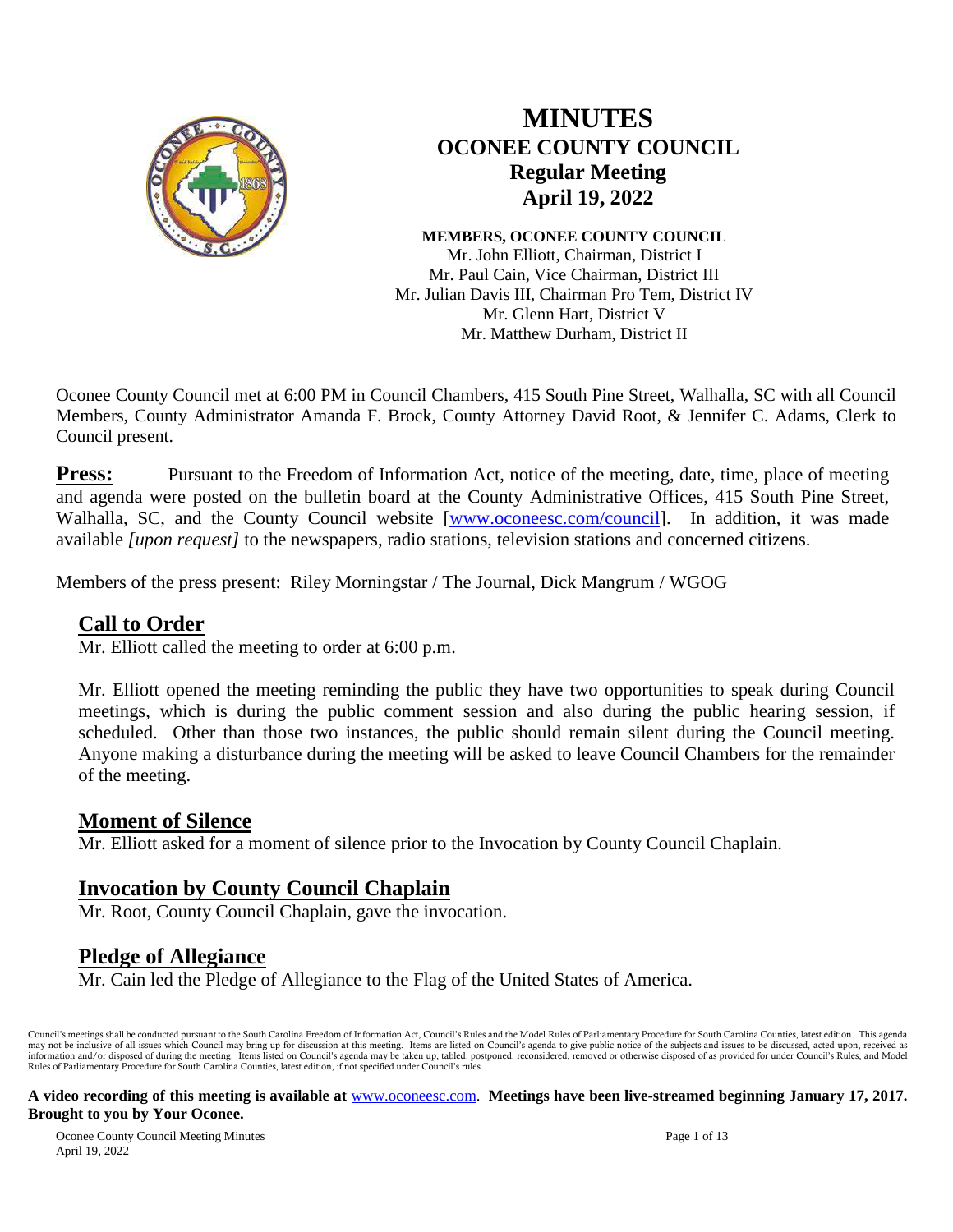# **Approval of Minutes**

Mr. Cain made a motion, seconded by Mr. Hart, approved 5 - 0, to approve the April 05, 2022 regular minutes as presented.

### **Attorney's Comments**

Mr. Root noted to Council and the public that the Procurement AIS entitled "Engineering Consulting – ARPA Funding Management Compliance" was updated today and a new copy has been added to the backup and distributed to Council this morning.

### **Administrator's Comments**

None at this meeting.

### **Presentation to Council**

School District of Oconee County FY 2022-2023 Budget Presentation

Ms. Gloria Moore, SDOC Chief Financial Officer, addressed Council utilizing a handout entitled "School District of Oconee County House Version FY 2022-2023 General Fund Budget Projection", accompanied by a power point presentation entitled "School District of Oconee County FY 2022-2023 Budget Presentation" [copy filed with backup] and gave a brief overview.

Mr. Elliott addressed Dr. Thorsland, SDOC Superintendent, and Ms. Moore stating that their proposed budget should reflect growth in our tax base before reassessment and that Council will decrease the millage to negate the increased revenue due to the reassessment.

Dr. Thorsland noted their budget presentation is limited at this time until the State Legislature completes State Funding.

Dr. Thorsland goes on to offer clarification to Mr. Durham and Council regarding the proposed four percent raise to all school district employees.

### Mr. Chad Carson, Vice President Green Crescent Trail, presenting information related to trails and greenways and the benefits they provide for the community.

Mr. Andy Blondeau, City of Clemson Administrator, provided background information on The Green Crescent Trail Non-Profit Organization to Council and introduced Mr. Chad Carson for the presentation.

Mr. Chad Carson made a presentation to Council utilizing a power point entitled "The Green Crescent Trail – Oconee County" [copy filed in backup] and provided information related to greenways, trails, and the benefits they provide for the community.

Mr. Cain extended his thanks to Mr. Carson and Mr. Blondeau for providing this information to Council.

Mr. Durham asked what the cost to maintain a paved surface trail would be and Mr. Carson replied that he did not have that exact information with him, but it is a little more money than maintaining a standard sidewalk due to the increased width of a trail compared to a sidewalk.

Council's meetings shall be conducted pursuant to the South Carolina Freedom of Information Act, Council's Rules and the Model Rules of Parliamentary Procedure for South Carolina Counties, latest edition. This agenda may not be inclusive of all issues which Council may bring up for discussion at this meeting. Items are listed on Council's agenda to give public notice of the subjects and issues to be discussed, acted upon, received as i Rules of Parliamentary Procedure for South Carolina Counties, latest edition, if not specified under Council's rules.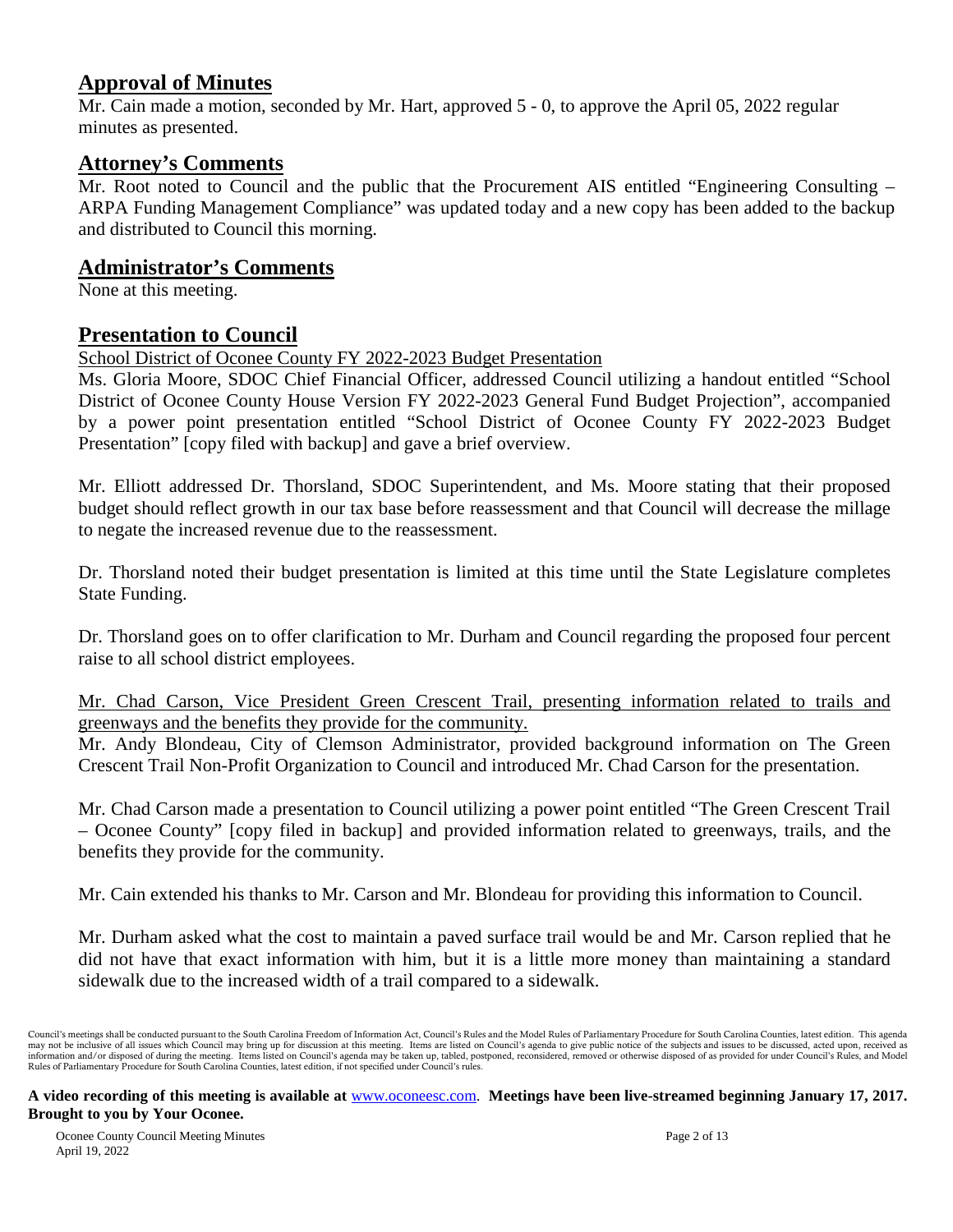# **Proclamations**

**PROCLAMATION 2022-04** A PROCLAMATION DECLARING APRIL 24, 2022 THROUGH APRIL 30, 2022 AS CONSERVATION STEWARDSHIP WEEK

Mr. Davis made a motion, seconded by Mr. Cain, approved 5 – 0, to approve **Proclamation 2022-04** on first and final reading.

Mr. Elliott noted that the artwork on display is from entries in the poster contest "Healthy Forested Ecosystem" in recognition of Conservation Stewardship week and invited any participant to come forward with Mr. Bob Winchester, Oconee Soil and Water Conservation Board Chair, to accept **Proclamation 2022- 04**.

**PROCLAMATION 2022-05** A PROCLAMATION RECOGNIZING APRIL AS CHILD ABUSE PREVENTION MONTH

Mr. Davis made a motion, seconded by Mr. Cain, approved 5 – 0, to approve **Proclamation 2022-05** on first and final reading.

Ms. Abby Wilson, Children's Trust Director of Community Initiatives, accepted **Proclamation 2022-05** from Council.

# **Public Comment Session**

*If you are not able to attend in person and you have a comment, you may submit it by contacting our Clerk to Council, Jennifer C. Adams at jennifercadams@oconeesc.com or 864-718-1023, so that she may receive your comment and read it into the record.*

Ms. Daby Snipes, Executive Director of Oconee County First Steps, addressed Council related to services Oconee County First Steps provides, child abuse prevention, and upcoming events to help raise awareness of child abuse in Oconee County.

Mr. Wayne Owens addressed Council with his concerns related to the County budget and expenditures.

Ms. Erin Benson, owner of Benson Farm Supply in Walhalla, addressed Council with her concerns related to possible greenway trail that may impact her business, her opinion that a worldwide famine is near with the suggestion of community gardens as a possible local solution, and litter along Oconee County highways.

Ms. Brock informed Ms. Benson that the greenway trail is a City of Walhalla project and provided her with contact information on whom she needs to speak with concerning this matter.

Ms. Kay Knapp addressed Council with her concerns related to property reassessment in the County.

## **Council Members Comments**

Mr. Elliott noted that it is each Councilman and citizen's responsibility to make an appointment with the County Administrator to discuss any budget line questions that they may have.

Mr. Elliott responded to Ms. Knapp about her concerns related to property reassessment and informed her that the proposed budget increase will reflect growth in our tax base before reassessment and that Council will decrease the millage to negate the increased revenue due to the reassessment.

Council's meetings shall be conducted pursuant to the South Carolina Freedom of Information Act, Council's Rules and the Model Rules of Parliamentary Procedure for South Carolina Counties, latest edition. This agenda may not be inclusive of all issues which Council may bring up for discussion at this meeting. Items are listed on Council's agenda to give public notice of the subjects and issues to be discussed, acted upon, received as i Rules of Parliamentary Procedure for South Carolina Counties, latest edition, if not specified under Council's rules.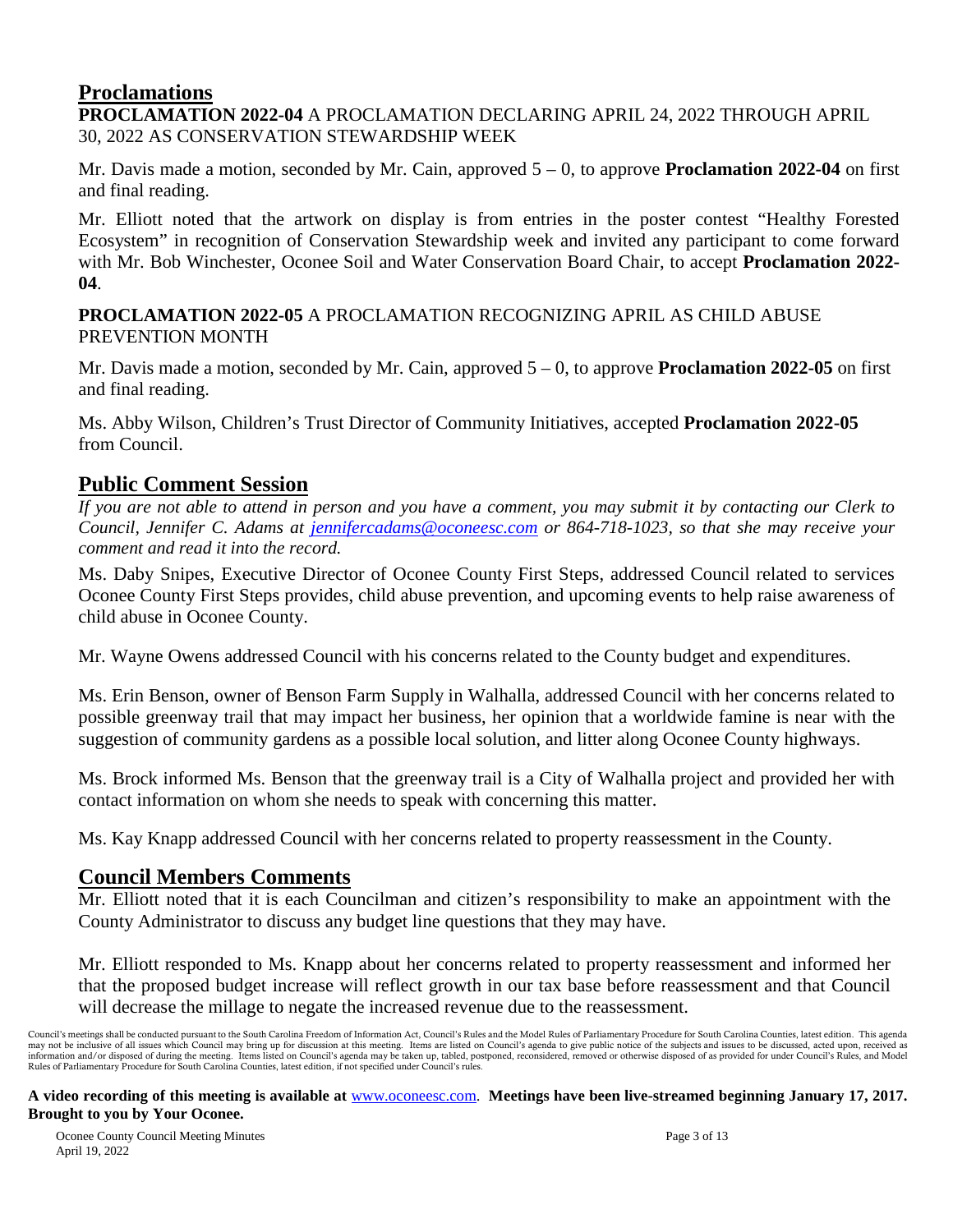Mr. Durham responded to all citizen's comments that spoke during the Public Comment session.

Mr. Durham also noted that he would like to see increased warning signs, in and around attractions in Oconee County, warning citizens and visitors of the hazards in the area they are visiting.

Mr. Elliott addressed Mr. Owens stating that the truth about the County's budget and spending can be found in the Auditor's financial statements and asked Mr. Owens to email him so that they may discuss this issue.

Mr. Hart responded to Mr. Owens' concerns about the County budget and expenditures.

Mr. Cain thanked Ms. Snipes and Ms. Wilson for the work they do for the children of Oconee County and across the state.

Mr. Cain responded to Ms. Benson regarding the suggestion of community gardens in Oconee County and inquired from Ms. Brock if there was any County owned land that could be a possible location for this project.

Ms. Brock responded to Mr. Cain stating that she does have a list of County owned properties that can be looked at to see if a community garden would be an equitable fit.

Mr. Cain further commented to Ms. Benson that he agrees with her dislike related to litter along County roads and noted that Council approved funding last year towards litter collection in the County and inquired from Ms. Brock if she had any information regarding this program.

Ms. Brock responded to Mr. Cain letting him know that she has not received any data regarding this program and that the Sheriff's office has the contact information on their website.

Mr. Davis asked Ms. Brock to provide the numbers related to unrestricted and restricted County funds.

Ms. Brock apologized stating she had taken that information back to her office after the Budget, Finance, and Administration Committee adjourned but those audit numbers can be found on the County's financial transparency page on the County website.

Mr. Davis further addressed citizen's comments related to child abuse awareness, the County budget, and property reassessment.

**Public Hearings for the Following Ordinances** *If you would like to be heard during either of the public hearings, please contact Clerk to Council Jennifer C. Adams at [jennifercadams@oconeesc.com o](mailto:jennifercadams@oconeesc.com)r 864-718-1023 so that your participation by may be coordinated.*

**ORDINANCE 2022-09** AN ORDINANCE AMENDING CHAPTER 32, ARTICLE V OF THE OCONEE COUNTY CODE OF ORDINANCES GOVERNING GROUP RESIDENTIAL DEVELOPMENTS.

Council's meetings shall be conducted pursuant to the South Carolina Freedom of Information Act, Council's Rules and the Model Rules of Parliamentary Procedure for South Carolina Counties, latest edition. This agenda may not be inclusive of all issues which Council may bring up for discussion at this meeting. Items are listed on Council's agenda to give public notice of the subjects and issues to be discussed, acted upon, received as i Rules of Parliamentary Procedure for South Carolina Counties, latest edition, if not specified under Council's rules.

### **A video recording of this meeting is available at** [www.oconeesc.com.](http://www.oconeesc.com/) **Meetings have been live-streamed beginning January 17, 2017. Brought to you by Your Oconee.**

Oconee County Council Meeting Minutes Page 4 of 13 April 19, 2022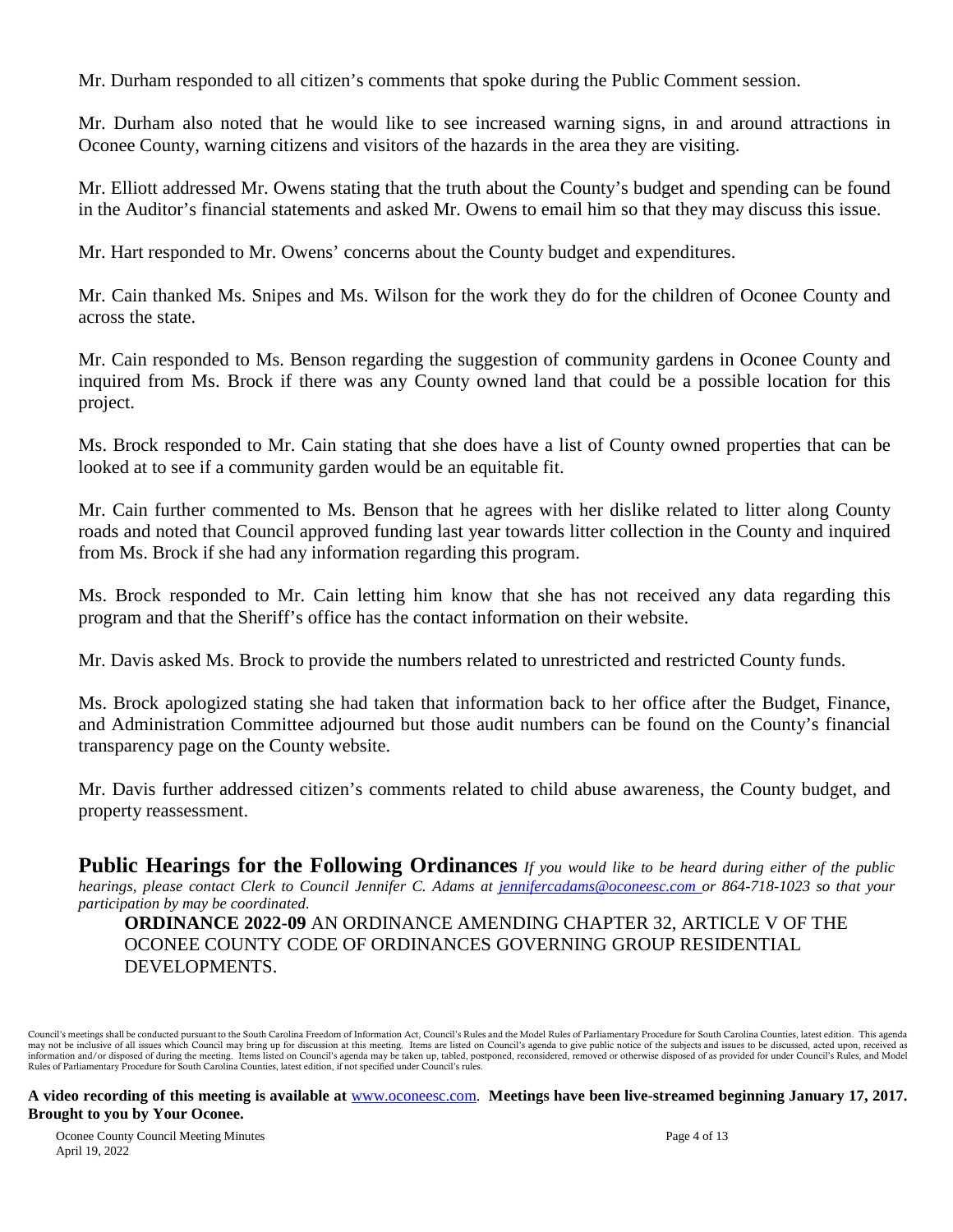Mr. Elliott opened the floor for Public Comment.

Noting that no citizens signed up to address Council; Mr. Elliott opened the floor for any citizen wishing to address Council regarding this ordinance. No citizen addressed Council and no citizen submitted or presented any written comments for the record.

Mr. Elliott closed the Public Hearing regarding **Ordinance 2022-09**.

**ORDINANCE 2022-10** AN ORDINANCE AMENDING CHAPTER 40, ARTICLE V, OF THE OCONEE COUNTY CODE OF ORDINANCES, ENTITLED "PROTECTION OF HISTORICAL MEMORIALS."

Mr. Elliott opened the floor for Public Comment.

Noting that no citizens signed up to address Council; Mr. Elliott opened the floor for any citizen wishing to address Council regarding this ordinance. No citizen addressed Council and no citizen submitted or presented any written comments for the record.

Mr. Elliott closed the Public Hearing regarding **Ordinance 2022-10**.

# **Third Reading of the Following Ordinances**

**ORDINANCE 2022-09** AN ORDINANCE AMENDING CHAPTER 32, ARTICLE V OF THE OCONEE COUNTY CODE OF ORDINANCES GOVERNING GROUP RESIDENTIAL DEVELOPMENTS.

Mr. Cain made a motion, seconded by Mr. Hart, approved 5 – 0, to approve **Ordinance 2022-09** on third and final reading.

**ORDINANCE 2022-10** AN ORDINANCE AMENDING CHAPTER 40, ARTICLE V, OF THE OCONEE COUNTY CODE OF ORDINANCES, ENTITLED "PROTECTION OF HISTORICAL MEMORIALS."

Mr. Durham made a motion, seconded by Mr. Hart, approved 5 – 0, to approve **Ordinance 2022-10** on third and final reading.

# **Second Reading of the Following Ordinances**

**ORDINANCE 2022-11** AN ORDINANCE AUTHORIZING THE RECONVEYANCE BY OCONEE COUNTY OF CERTAIN REAL PROPERTY PREVIOUSLY TRANSFERRED TO OCONEE COUNTY BY THE FOXWOOD HILLS PROPERTY OWNERS ASSOCIATION; AND OTHER MATTERS RELATED THERETO.

Mr. Cain made a motion, seconded by Mr. Davis, approved 5 – 0, to approve **Ordinance 2022-11** on second reading.

Council's meetings shall be conducted pursuant to the South Carolina Freedom of Information Act, Council's Rules and the Model Rules of Parliamentary Procedure for South Carolina Counties, latest edition. This agenda may not be inclusive of all issues which Council may bring up for discussion at this meeting. Items are listed on Council's agenda to give public notice of the subjects and issues to be discussed, acted upon, received as i Rules of Parliamentary Procedure for South Carolina Counties, latest edition, if not specified under Council's rules.

### **A video recording of this meeting is available at** [www.oconeesc.com.](http://www.oconeesc.com/) **Meetings have been live-streamed beginning January 17, 2017. Brought to you by Your Oconee.**

Oconee County Council Meeting Minutes Page 5 of 13 April 19, 2022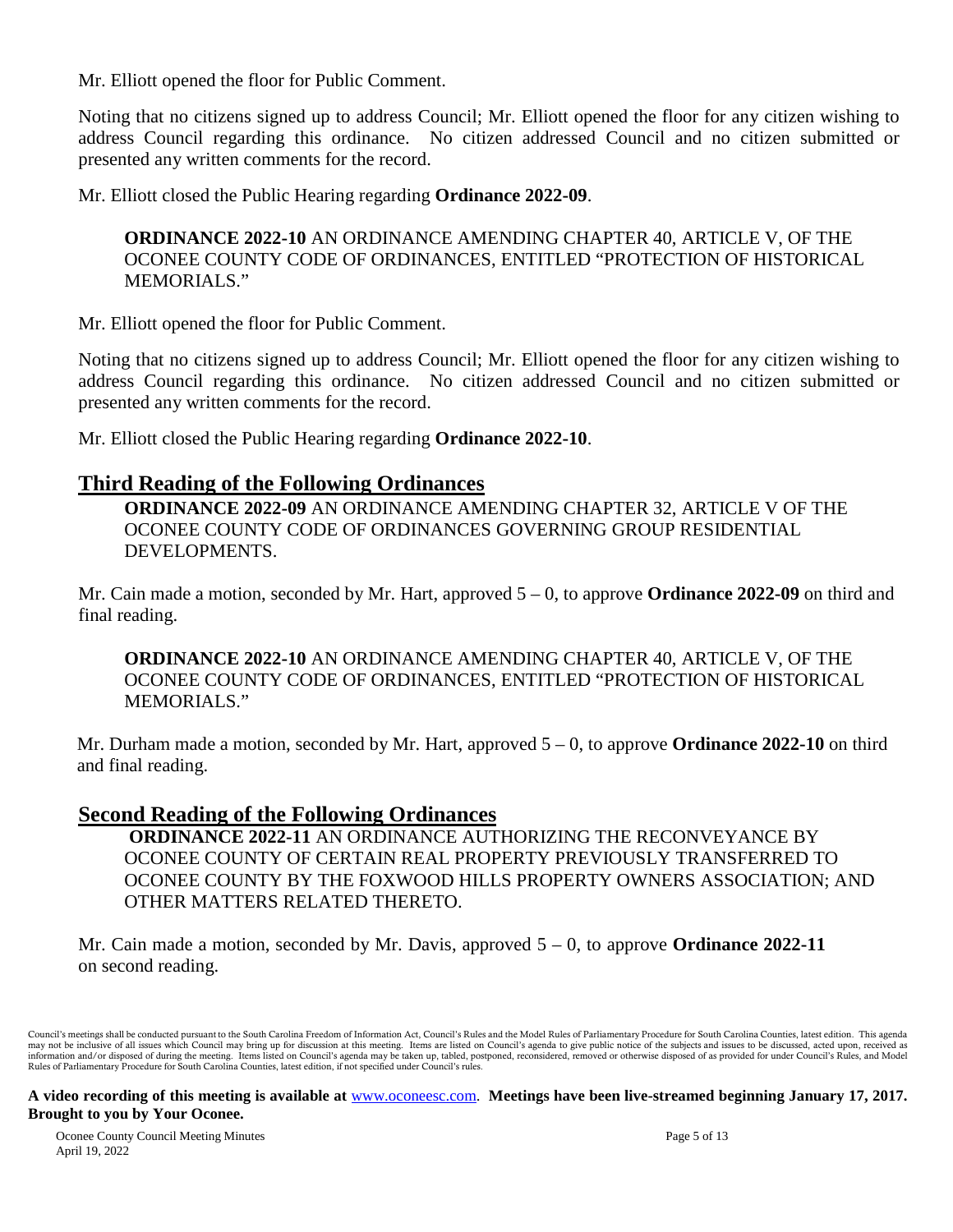**ORDINANCE 2022-12** AN ORDINANCE TO SUPPLEMENT ORDINANCE 2022-07, WHICH APPROPRIATED AND AUTHORIZED THE EXPENDITURE OF \$1,710,000 OF LOCAL FISCAL RECOVERY FUNDING RECEIVED UNDER THE AMERICAN RESCUE PLAN ACT OF 2021 ("ARPA") FOR PURPOSES OF PROVIDING PREMIUM PAY TO ELIGIBLE COUNTY EMPLOYEES, BY APPROPRIATING AN ADDITIONAL \$276,632, SO THAT THE PREMIUM PAY APPROPRIATION AND AUTHORIZATION FOR EXPENDITURE NOW TOTALS \$1,986,632; AND OTHER MATTERS RELATED THERETO.

Mr. Davis made a motion, seconded by Mr. Cain to approve **Ordinance 2022-10** on second reading.

Mr. Durham inquired as to when the Premium Pay checks will be issued and that he gets this question quite often.

Ms. Brock informed Mr. Durham and Council that they are waiting on notification of the transfer from the US Treasury and this is anticipated to happen in May 2022.

Motion approved  $5 - 0$ .

# **First Reading of the Following Ordinances**

**ORDINANCE 2022-13** AN ORDINANCE AUTHORIZING THE CONVEYANCE OF CERTAIN REAL PROPERTY OWNED BY OCONEE COUNTY, CONSISTING OF APPROXIMATELY 1.5 ACRES AND BEING A PORTION OF TAX MAP # 160-00-04-060 ("PARCEL 1"), AND AUTHORIZING THE RECEIPT OF CERTAIN REAL PROPERTY OWNED BY LUTHER L. LYLE, ET AL., CONSISTING OF APPROXIMATELY 1.5 ACRES AND BEING A PORTION OF TAX MAP # 160-00-04-003 ("PARCEL 2") IN EXCHANGE FOR THE CONVEYANCE OF PARCEL 1; AND OTHER MATTERS RELATED THERETO.

Mr. Cain made a motion, seconded by Mr. Durham, to approve **Ordinance 2022-13** on first reading.

Mr. Elliott noted that Mr. Lyle provided Council with some information related to **Ordinance 2022-13**.

Motion approved  $5 - 0$ .

### **First & Final Reading for the Following Resolutions**

**RESOLUTION 2022-09** A RESOLUTION RECOGNIZING AND DESIGNATING APRIL 2022 AS FAIR HOUSING MONTH.

Mr. Davis made a motion, seconded by Mr. Hart, to approve **Resolution 2022-09** on first and final reading.

Mr. Durham noted that this issue was discussed during the Planning Commission meeting on Monday and it is a serious matter.

Council's meetings shall be conducted pursuant to the South Carolina Freedom of Information Act, Council's Rules and the Model Rules of Parliamentary Procedure for South Carolina Counties, latest edition. This agenda may not be inclusive of all issues which Council may bring up for discussion at this meeting. Items are listed on Council's agenda to give public notice of the subjects and issues to be discussed, acted upon, received as i Rules of Parliamentary Procedure for South Carolina Counties, latest edition, if not specified under Council's rules.

#### **A video recording of this meeting is available at** [www.oconeesc.com.](http://www.oconeesc.com/) **Meetings have been live-streamed beginning January 17, 2017. Brought to you by Your Oconee.**

Oconee County Council Meeting Minutes Page 6 of 13 April 19, 2022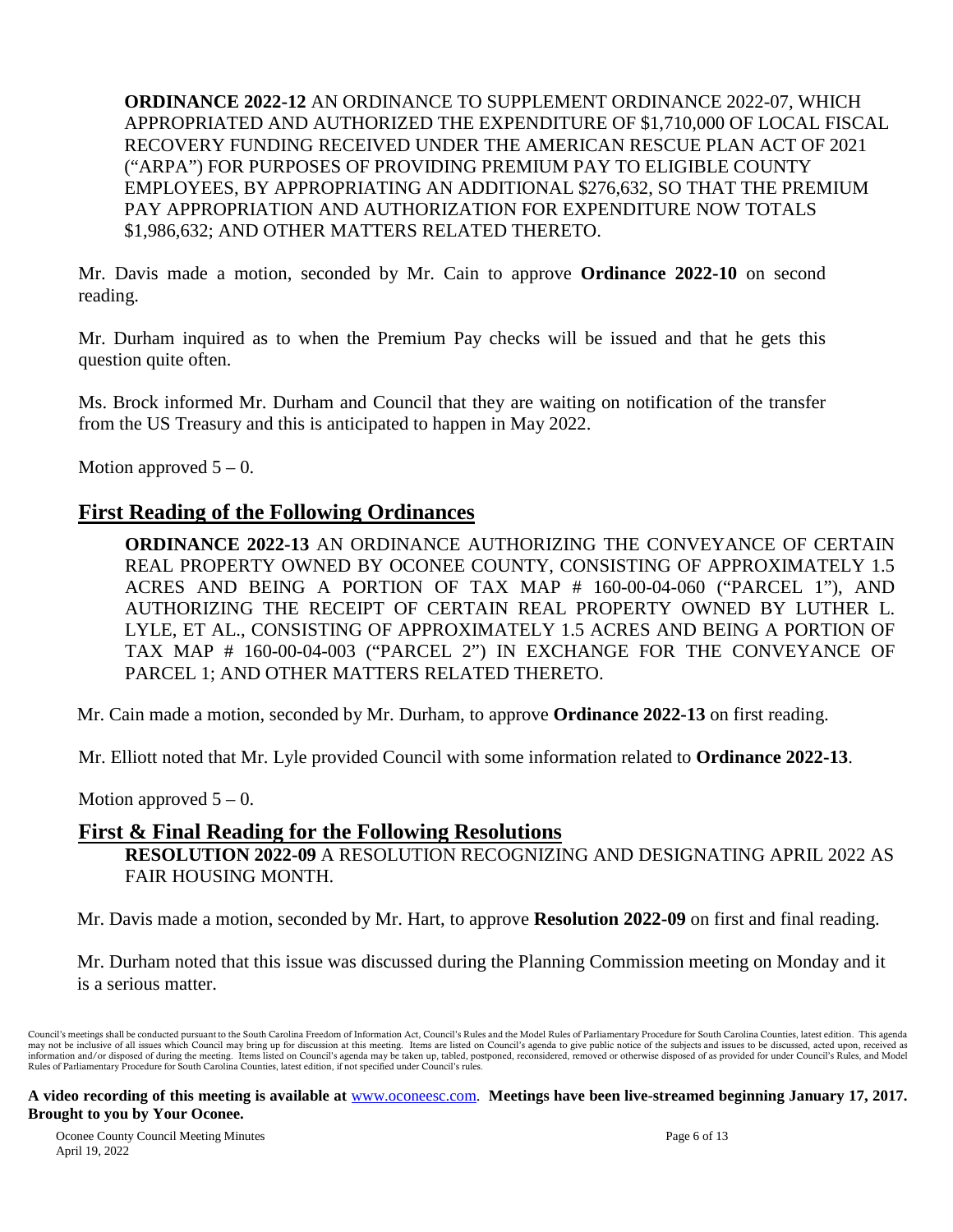Mr. Cain asked for further clarification from Mr. Durham.

Mr. Durham stated that during the Planning Commission meeting there was discussion about possibly mandating how many trees can be left on home developments and subdivisions.

Motion approved  $5 - 0$ .

**RESOLUTION 2022-10** A RESOLUTION SUPPORTING THE SOUTH CAROLINA AMERICAN REVOLUTION SESTERCENTENNIAL COMMISSION AND CREATING THE OCONEE COUNTY 250 COMMITTEE.

Mr. Davis made a motion, seconded by Mr. Cain, approved 5 – 0, to approve **Resolution 2022-10** on first and final reading.

# **Discussion Regarding Action Items**

**Council consideration and approval of funding in an amount not to exceed \$85,000 for Sewer South. Funding request is for 3,160 square yards of asphalt for repair and resurfacing of 25 driveways and 19 drainage pipes to be impacted by construction of the wastewater expansion project.**

Mr. Davis made a motion, seconded by Mr. Hart, to approve the above mentioned Sewer South funding as requested.

Mr. Davis extended his appreciation to the citizens who gave a right-of-way on their property to allow this project to proceed with construction.

Ms. Brock announced to Council and the public that as of 10:37 this morning, Oconee County received the final approval on the absolute last permit for the Sewer South Project.

Ms. Brock also noted that of the 25 driveways that are being affected by the Sewer South Project, 5 of those are considered compound driveways, which are shared or commercial, and it was felt that repairing these driveways to the same or marginally better condition is within the scope of this project.

Motion approved  $5 - 0$  of funding in an amount not to exceed \$85,000 for Sewer South. Funding request is for 3,160 square yards of asphalt for repair and resurfacing of 25 driveways and 19 drainage pipes to be impacted by construction of the wastewater expansion project.

# **Council consideration and approval of funding in the amount of \$23,400 to Oconee Joint Regional Authority for the expansion of geographical scope in the Exits 1 and 2 Basin Study being conducted by Weston & Sampson from 41,900 acres to 89,500 acres.**

Mr. Davis made a motion, seconded by Mr. Hart, approved  $5 - 0$ , to approve funding in the amount of \$23,400 to Oconee Joint Regional Authority for the expansion of geographical scope in the Exits 1 and 2 Basin Study being conducted by Weston & Sampson from 41,900 acres to 89,500 acres.

Council's meetings shall be conducted pursuant to the South Carolina Freedom of Information Act, Council's Rules and the Model Rules of Parliamentary Procedure for South Carolina Counties, latest edition. This agenda may not be inclusive of all issues which Council may bring up for discussion at this meeting. Items are listed on Council's agenda to give public notice of the subjects and issues to be discussed, acted upon, received as i Rules of Parliamentary Procedure for South Carolina Counties, latest edition, if not specified under Council's rules.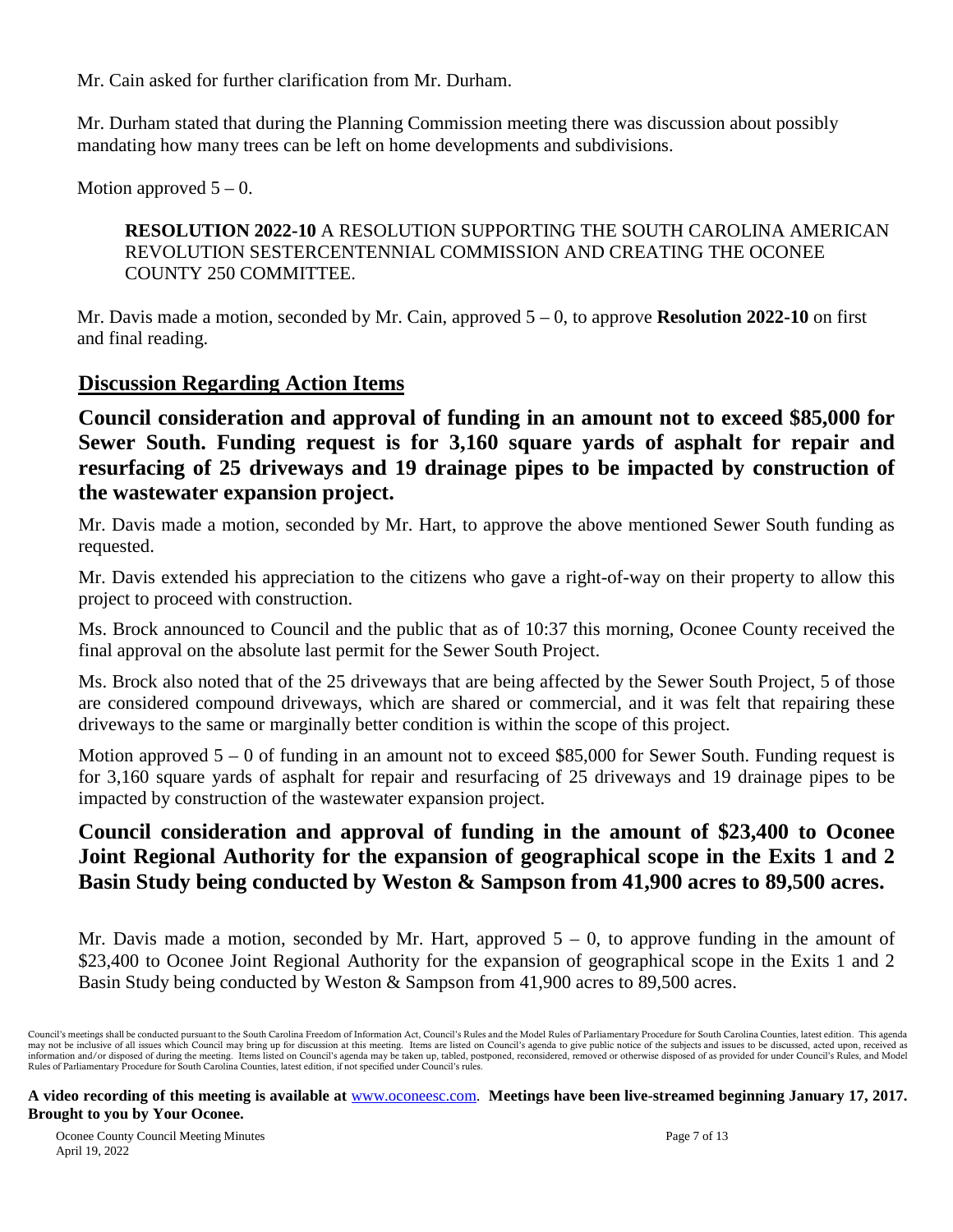# **Title: Road Paving 2021-2022 Department: Roads and Bridges**

### **Amount: \$3,660,506.75**

### **Contingency (10%): \$366,050.68 Total Award: \$4,026,557.43**

Procurement was approved by Council in Fiscal Year 21-22 budget process.

Budget: \$4,026,557.43 Project Cost: \$4,026,557.43 Balance: \$0

### *Fund from Road Maintenance Fund*

On March 31, 2022, formal sealed bids were opened for paving of approximately eighteen (18) miles of County roads (see attached Tentative Road List). The methods of paving are Simple Overlay, Reconstruction Mill in Place and Excavation with Removal. Twenty-three (23) companies were originally notified of this bid opportunity with four (4) companies submitting bids. Hubbard Paving & Grading, Inc., located in Walhalla, SC submitted the low bid in the amount of \$ 3,660,506.75. A 10% contingency, in the amount of \$366,050.68, is requested to account for fluctuating asphalt prices, variations in estimated unit quantities and any other unforeseen items that may arise. No additional roads will be added without County Council Approval.

### *It is the staff's recommendation that Council:*

*1. Approve the Award of ITB 21-16, Road Paving 2021-2022, to Hubbard Paving & Grading, Inc., of Walhalla, SC in the amount of \$3,660,506.75, plus a 10% contingency in the amount of \$ 366,050.68, for a total award of \$ 4,026,557.43.* 

### *2. Authorize the County Administrator to execute the contract documents and approve any change orders within the contingency amount.*

Mr. Davis made a motion, seconded by Mr. Cain, to [1] approve the Award of ITB 21-16, Road Paving 2021-2022, to Hubbard Paving & Grading, Inc., of Walhalla, SC in the amount of \$3,660,506.75, plus a 10% contingency in the amount of \$ 366,050.68, for a total award of \$ 4,026,557.43 and [2] authorize the County Administrator to execute the contract documents and approve any change orders within the contingency amount.

Mr. Davis extended his thanks to the Procurement Department for their help with the bidding process and noted that of the 4 companies that submitted bids, a local company, Hubbard Paving, provided the lowest bid and was awarded the contract and further stated it is great to keep Oconee County's money local.

Ms. Brock confirmed to Mr. Elliot that this project is for 18 miles of paving, as well as, confirming for Mr. Hart, that paving did have a year where it was skipped.

Mr. Elliott added that the price of asphalt is increasing with the price of oil.

Mr. Davis commented that the list of roads set for paving is located in the backup material for this meeting.

Motion approved  $5 - 0$ .

Council's meetings shall be conducted pursuant to the South Carolina Freedom of Information Act, Council's Rules and the Model Rules of Parliamentary Procedure for South Carolina Counties, latest edition. This agenda may not be inclusive of all issues which Council may bring up for discussion at this meeting. Items are listed on Council's agenda to give public notice of the subjects and issues to be discussed, acted upon, received as i Rules of Parliamentary Procedure for South Carolina Counties, latest edition, if not specified under Council's rules.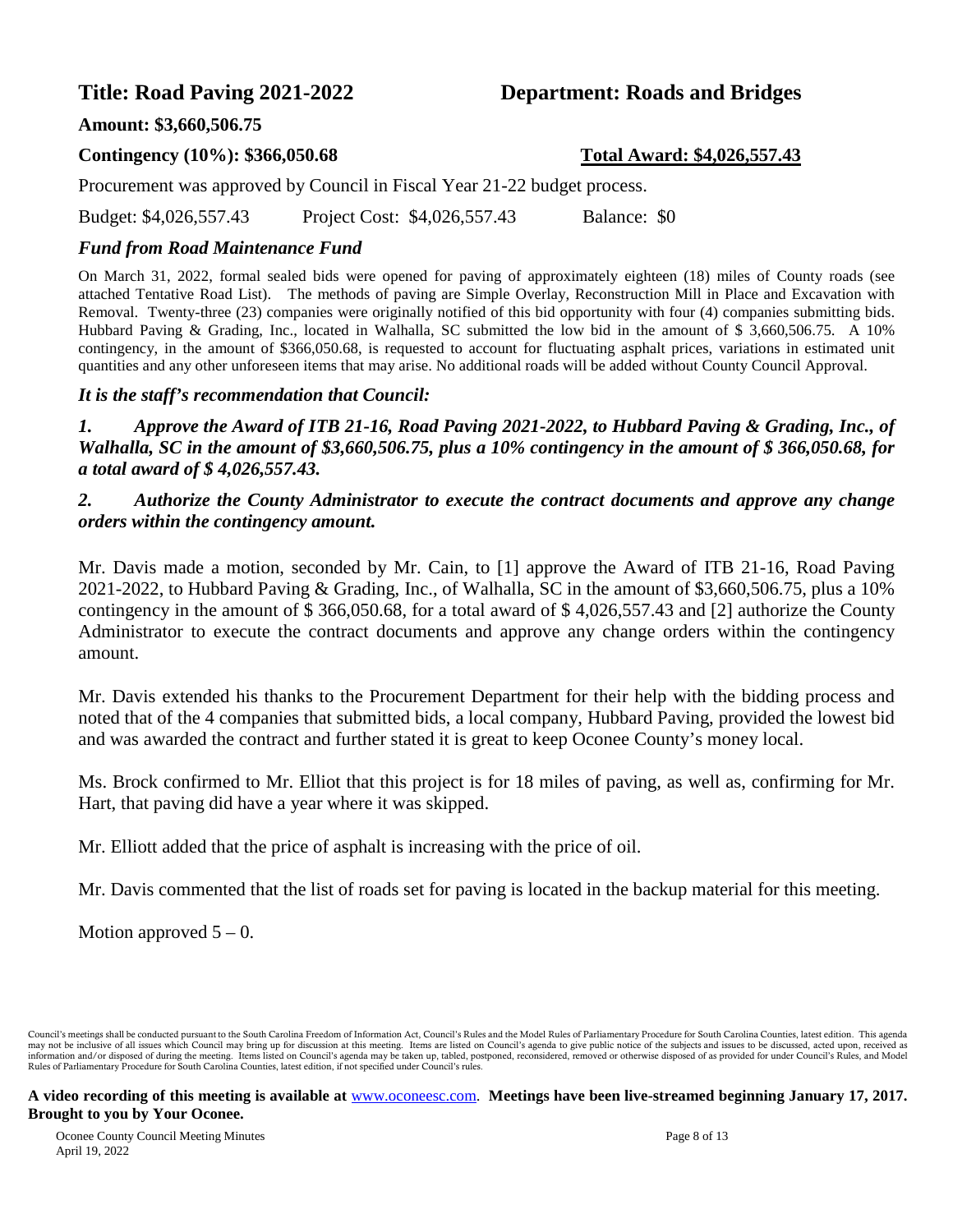# **Title: Engineering Consulting – ARPA Funding Management Compliance Department: Administration**

### **Procurement was approved by Council in Fiscal Year 21-22 budget process.**

### **Funding will come from ARPA Funding**

At the June 1, 2021 meeting, Council approved the award of RFP 20-02 for On Call Engineering Services to Thomas & Hutton of Greenville, SC for Category E: On Call General Engineering Services. Administration wishes to contract with Thomas & Hutton to provide engineering consulting services for American Rescue Plan Act Funding ("ARPA") management assistance. Thomas & Hutton will provide services that include General Consulting, Pre-Construction Reviews, Construction Review Services, and additional services requested by Oconee County, per the attached proposal.

Administration is requesting Council Approval for Thomas and Hutton to provide ARPA funding management compliance.

County Council Approved Ordinances to appropriate ARPA funding to the following Sub-recipients

- City of Seneca \$3,000,000.00
- City of Walhalla \$2,474,080.00
- City of Westminster \$1,300,000.00
- Town of Salem \$2,000,000.00

There is no specific dollar amount associated with this request. Thomas and Hutton will bill the County

• \$14,300.00 for General Consulting Services which includes; Review of funding requirements and guidelines, assist in preparation of a County Sub-Recipient Agreement for Non-Entitlement Units (NEU's) receiving funding.

• 1.5% of the Allocated Fund / Project for Project-Specific Pre-Construction Review Services which includes, Review and specific project submittal information as provided by various NEU's receiving funding, or County, review preliminary construction cost estimates as prepared by NEU to determine if pricing shown is consistent with the current construction industry pricing, review proposed schedule, review final construction documents, review permitsto Construct applications, Review NEU monthly reimbursement request to the County.

• 2.5% of the Allocated Fund / Project for Project-Specific Construction Review Services which includes; Review and specific project submittal information as provided by various municipalities or County entities, Review Bid Documents as prepared by NEU or its consultants, Review Advertisement for Public Bids, Review completed Bid Tabulations as prepared by NEC or its consultant, review final contract documents between NEU and Contractor, Perform intermittent construction observations, review construction status reports, review monthly reimbursement requests to the County, review final testing reports, review as-built drawings or the improvements, review final submittal package to SCDHEC requesting Permits-to-Operate, confirm receipt of SCDHEC Permit –to Operate as provided by NEU or its consultant, and review NEU and County Reports as required per the official Federal Reporting Schedule. **Staff is requesting Council Authorize the County Administrator to execute work orders for projects under ARPA.**

### *It is the staff's recommendation that Council approve*

*1. The award to Thomas & Hutton, of Greenville, SC for engineering services for the above mentioned project.*

### *2. Authorize the County Administrator to execute work authorizations from Thomas and Hutton for projects under the ARPA.*

Council's meetings shall be conducted pursuant to the South Carolina Freedom of Information Act, Council's Rules and the Model Rules of Parliamentary Procedure for South Carolina Counties, latest edition. This agenda may not be inclusive of all issues which Council may bring up for discussion at this meeting. Items are listed on Council's agenda to give public notice of the subjects and issues to be discussed, acted upon, received as i Rules of Parliamentary Procedure for South Carolina Counties, latest edition, if not specified under Council's rules.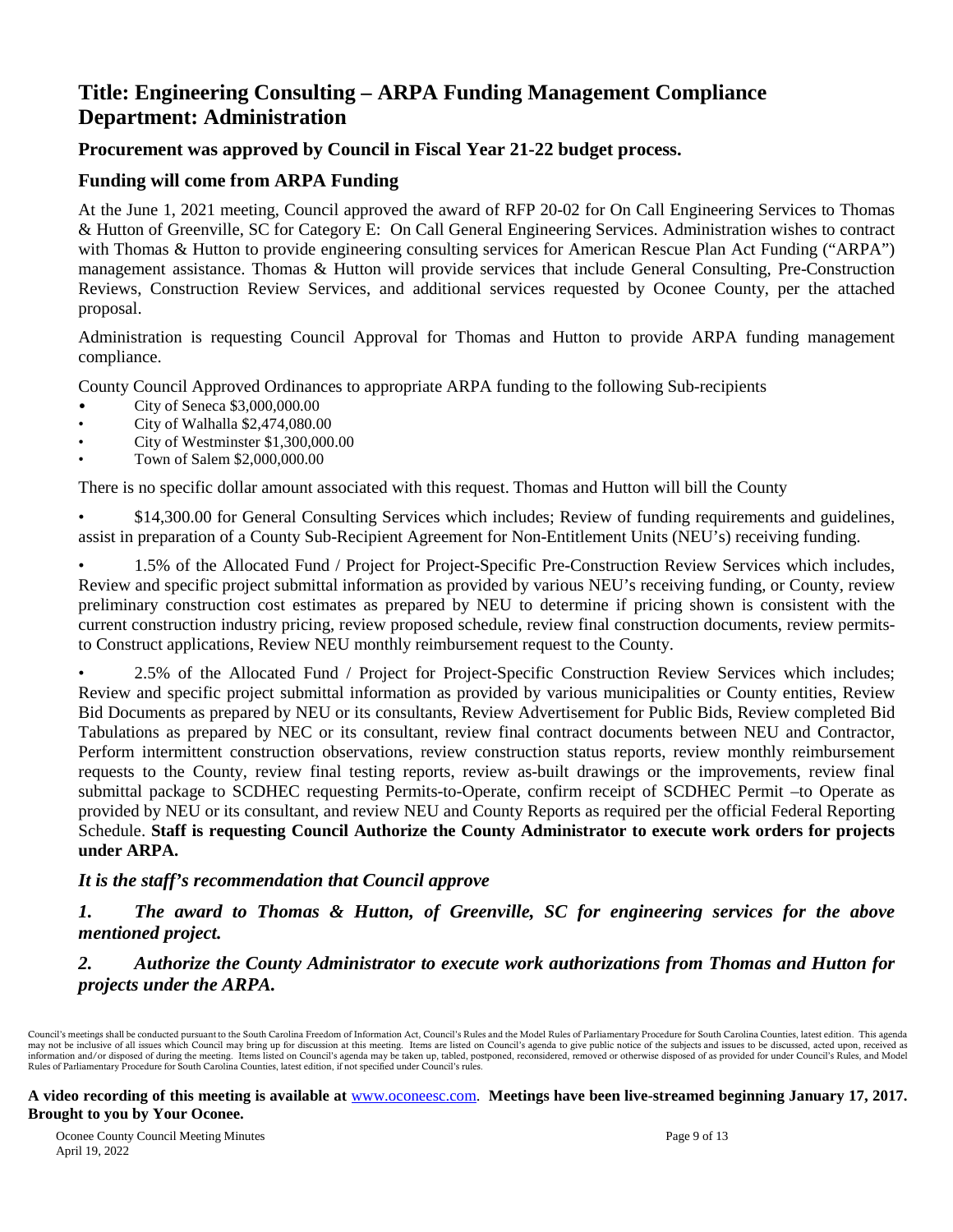Mr. Davis made a motion, seconded by Mr. Cain, to [1] approve the award to Thomas & Hutton, of Greenville, SC for engineering services for the above mentioned project and [2] authorize the County Administrator to execute work authorizations from Thomas and Hutton for projects under the ARPA.

Mr. Hart asked for clarification related to the above request.

Ms. Brock provided clarification to Mr. Hart, explaining that ARPA funds were distributed to municipalities to provide infrastructure expansion for products and services that Oconee County does not perform in and of ourselves and that in order to stay in compliance for the distribution of these funds, an engineering consulting firm is needed to oversee these projects.

Mr. Elliot noted that 4 of Oconee County's municipalities received these ARPA funds.

Motion Approved 5 - 0.

# **Title: Engineering Services for Solid Waste Department: Solid Waste**

# **Amount: TBD**

*There is no dollar amount associated with this approval at this time. Any future Solid Waste engineering project that exceeds \$50,000 will be brought to Council for approval.*

The Solid Waste Department requires the services of an engineering firm that specializes in Solid Waste related issues such as: planning, permitting, facility design, environmental monitoring and reporting and construction design and quality assurance. By awarding this RFP, the County would have one firm to contact for these services. This firm would be responsible for future projects including any reporting required by SCDHEC.

Request for Proposals, RFP 21-14, Engineering Services for Solid Waste was issued on January 26, 2022 and sent to 20 firms.

Five proposals were received on March 1, 2022. An Evaluation Committee consisting of County Staff reviewed / scored all responses and unanimously recommended Smith Gardner, Inc. of Columbia, SC for award.

The current contract for Engineering Services for Solid Waste expires June 30, 2022. The contract for RFP 21-14 will begin July 1, 2022 and end June 30, 2023. The County has the option to renew for up to four (4) one-year terms, providing the services are satisfactory.

### *It is the staff's recommendation that Council:*

*1. Approve the award of RFP 21-14, Engineering Services for Solid Waste, to Smith Gardner Inc., of Columbia, SC.*

*2. Authorize the County Administrator to execute the contract documents and to renew this contract for up to four (4) one-year renewals as long as the amount does not exceed the amount budgeted for Solid Waste Engineering and the services provided are satisfactory.*

Council's meetings shall be conducted pursuant to the South Carolina Freedom of Information Act, Council's Rules and the Model Rules of Parliamentary Procedure for South Carolina Counties, latest edition. This agenda may not be inclusive of all issues which Council may bring up for discussion at this meeting. Items are listed on Council's agenda to give public notice of the subjects and issues to be discussed, acted upon, received as i Rules of Parliamentary Procedure for South Carolina Counties, latest edition, if not specified under Council's rules.

**A video recording of this meeting is available at** [www.oconeesc.com.](http://www.oconeesc.com/) **Meetings have been live-streamed beginning January 17, 2017. Brought to you by Your Oconee.**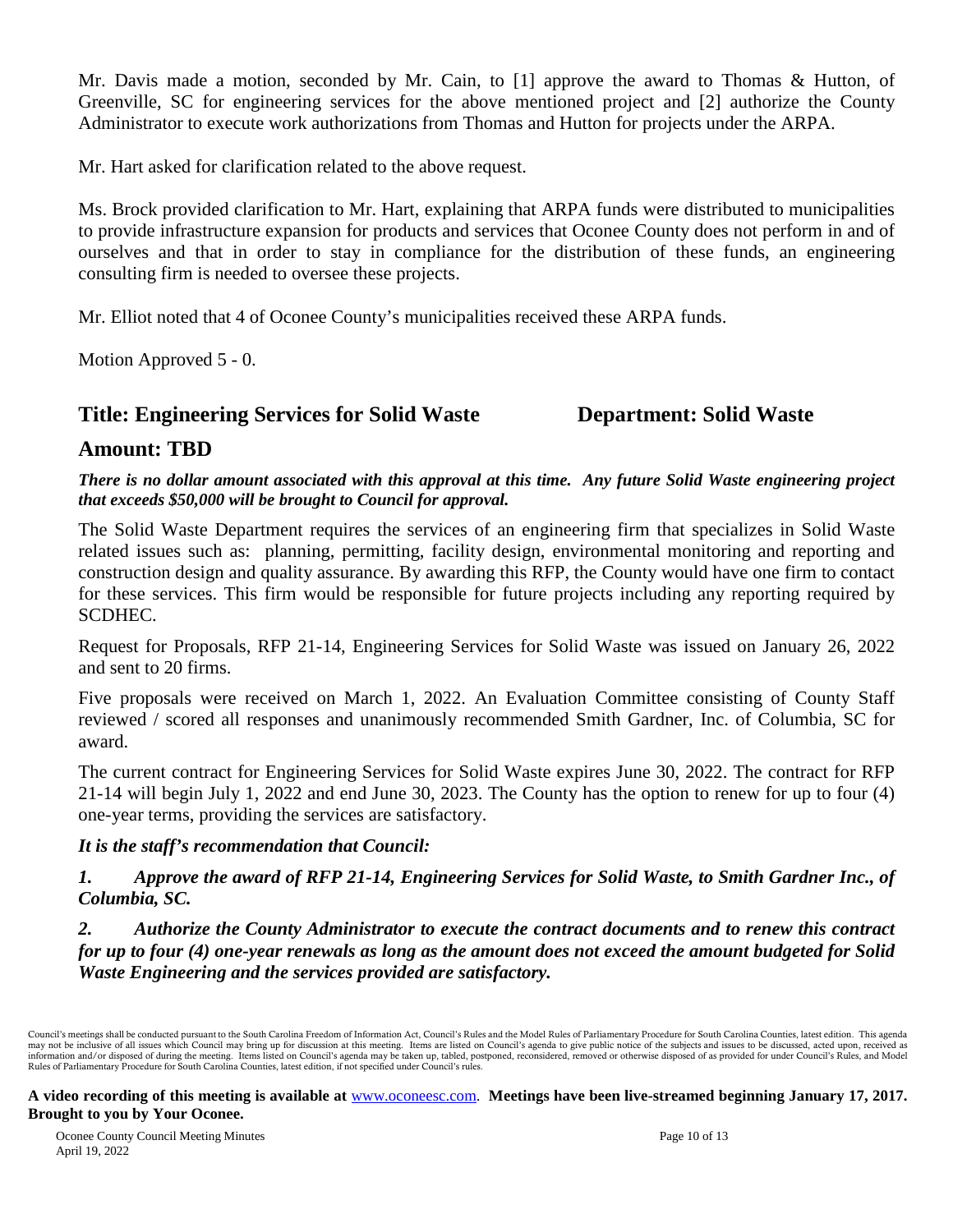Mr. Davis made a motion, seconded by Mr. Cain, approved  $5 - 0$ , to [1] approve the award of RFP 21-14, Engineering Services for Solid Waste, to Smith Gardner Inc., of Columbia, SC and [2] authorize the County Administrator to execute the contract documents and to renew this contract for up to four (4) one-year renewals as long as the amount does not exceed the amount budgeted for Solid Waste Engineering and the services provided are satisfactory.

# **Request for Council's approval to commit matching funds, not to exceed \$750,000, toward the Community Project Funding Request for the Emergency Operations Center (EOC) Grant Program for the expansion of the existing Oconee Emergency Operations Center.**

### **Amount: Not to exceed \$750,000 over a three (3) year period**

- The application is for the expansion of the footprint of the existing Oconee Emergency Operations Center.
- The EOC Grant Program has a 75 percent (75%) Federal and 25 percent (25%) grantee cash or in-kind cost match requirement.
- Estimated cost is \$3,000,000, the County match would be approximately \$750,000 over a three-year period.
- If approved, the grant would be managed by South Carolina Emergency Management Division (SC EMD) and State Law Enforcement Division (SLED).
- Application deadline is April 28, 2022.

Oconee County Emergency Services and County Personnel successfully operate within the Oconee EOC while working to mitigate disasters. However, the EOC is utilizing a  $927 \pm \text{ft}^2$  room with four sets of tables to accommodate 50-60 people at any given time. The space also houses a large computer case with necessary audio/visual equipment and an operator. The cramped space of the EOC has led to excessive noise and congestion during training exercises and actual events. Furthermore, the only possible layout within the existing facility could pose a risk in the event that an evacuation of the space is required in an emergency.

Oconee County requests the commitment of the balance of funding needed for the EOC expansion project from the Capital Projects Fund. The allocation of funds is contingent on the award from EOC Grant Program.

### *It is the staff's recommendation that Council approve the commitment of matching funds, not to exceed \$750,000 over a three-year period, toward the Community Project Funding Request for the Emergency Operations Center Grant Program for the expansion of the Oconee Emergency Operations Center.*

Mr. Davis made a motion, seconded by Mr. Cain, to approve the commitment of matching funds, not to exceed \$750,000 over a three-year period, toward the Community Project Funding Request for the Emergency Operations Center Grant Program for the expansion of the Oconee Emergency Operations Center.

Mr. Durham noted just for clarification that this request is to just apply for the grant and if awarded, any funding requests would be brought back to Council.

Ms. Brock provided clarification information for Mr. Durham and confirmed that any request for matching funds would be brought back before Council for consideration in the event Oconee County is awarded the grant.

### Motion approved  $5 - 0$ .

Council's meetings shall be conducted pursuant to the South Carolina Freedom of Information Act, Council's Rules and the Model Rules of Parliamentary Procedure for South Carolina Counties, latest edition. This agenda may not be inclusive of all issues which Council may bring up for discussion at this meeting. Items are listed on Council's agenda to give public notice of the subjects and issues to be discussed, acted upon, received as i Rules of Parliamentary Procedure for South Carolina Counties, latest edition, if not specified under Council's rules.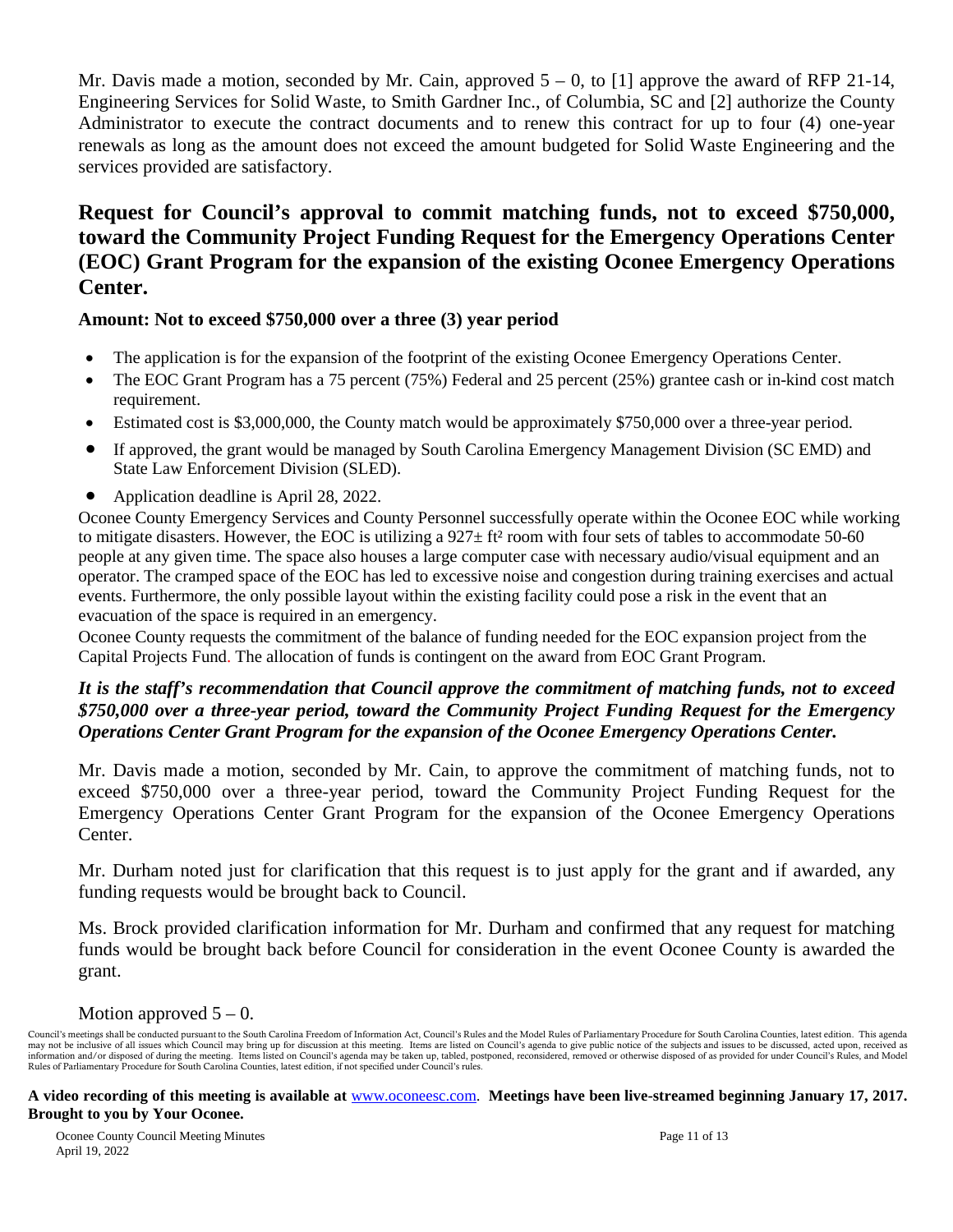### **Amount: Estimated \$135,250.00**

**Procurement was approved by Council in Fiscal Year 2022-2023 budget process.**

### **FY 2022 Budget Year**

**Budget: \$29,000.00 Project Cost: \$29,000.00 Balance: \$0.00**

### **FY2023Budget Year**

### **Budget: \$150,000.00 Project Cost: \$106,250.00 Balance: \$43,750.00**

The Request for Proposal (RFP) # 21-13 was issued on February 4, 2022, to select a contractor to conduct approximately 2,000 title searches (\$65.00 each) plus 300 title updates (\$17.50 each) of various parcels of real property for the Delinquent Tax Office in preparation for the annual Tax Sale. The RFP allows for a one-year contract with the option of four, one-year renewals if pricing and terms are mutually acceptable. On March 8, 2022, formal sealed proposals were opened for Title Search Services. Nine (9) firms were originally notified of this opportunity and one firm submitted a proposal.

An evaluation committee consisting of County Staff reviewed all responses and unanimously recommended Evans M. Bunch III and Associates, Inc. of Columbia, SC, as a qualified firm to perform these services.

Delinquent Tax is estimating 2,000 Title Searches (\$130,000.00) and 300 Title Search Updates (\$5,250.00) for the October / November Tax Sale. The actual amount will depend on the number of delinquent parcels that require Title Searches and/or Title Search Updates.

South Carolina Law Title 12, Section 12-51-120 requires that the Delinquent Tax Office give notification to the defaulting taxpayer and any grantee, mortgagee, or lessee of the property of record in the appropriate public records of the county. Notification must be by certified mail (return receipt requested) neither more than forty-five days nor less than twenty days before the end of the redemption period for real estate sold for taxes. If the county fails to meet the requirement of Title 12, Section 12-51-120 the delinquent tax sale could be challenged which would result in a loss of approximately \$ 500,000.00 in delinquent and current taxes. The cost for the title search contract will be paid from fees collected from delinquent taxpayers and the tax sale proceeds.

The current Title Search Contract expires May 16, 2022. The contract for this RFP would begin May 17, 2022 and end May 16, 2023. The County has the option to renew for up to four (4) one-year terms, providing the services are satisfactory.

### *It is the staff's recommendation that Council:*

*1. Approve the award of RFP #21-13, Title Search Services for Delinquent Tax Office to Evans M. Bunch III and Associates, Inc. of Columbia, SC, in the estimated amount of \$135,250.00, not to exceed the amount budgeted each year for this service.* 

*2. Authorize the County Administrator to execute the contract documents and to renew this contract for up to four (4) one-year terms as long as the amount does not exceed the amount budgeted for title searches and the services provided are satisfactory.*

Council's meetings shall be conducted pursuant to the South Carolina Freedom of Information Act, Council's Rules and the Model Rules of Parliamentary Procedure for South Carolina Counties, latest edition. This agenda may not be inclusive of all issues which Council may bring up for discussion at this meeting. Items are listed on Council's agenda to give public notice of the subjects and issues to be discussed, acted upon, received as i Rules of Parliamentary Procedure for South Carolina Counties, latest edition, if not specified under Council's rules.